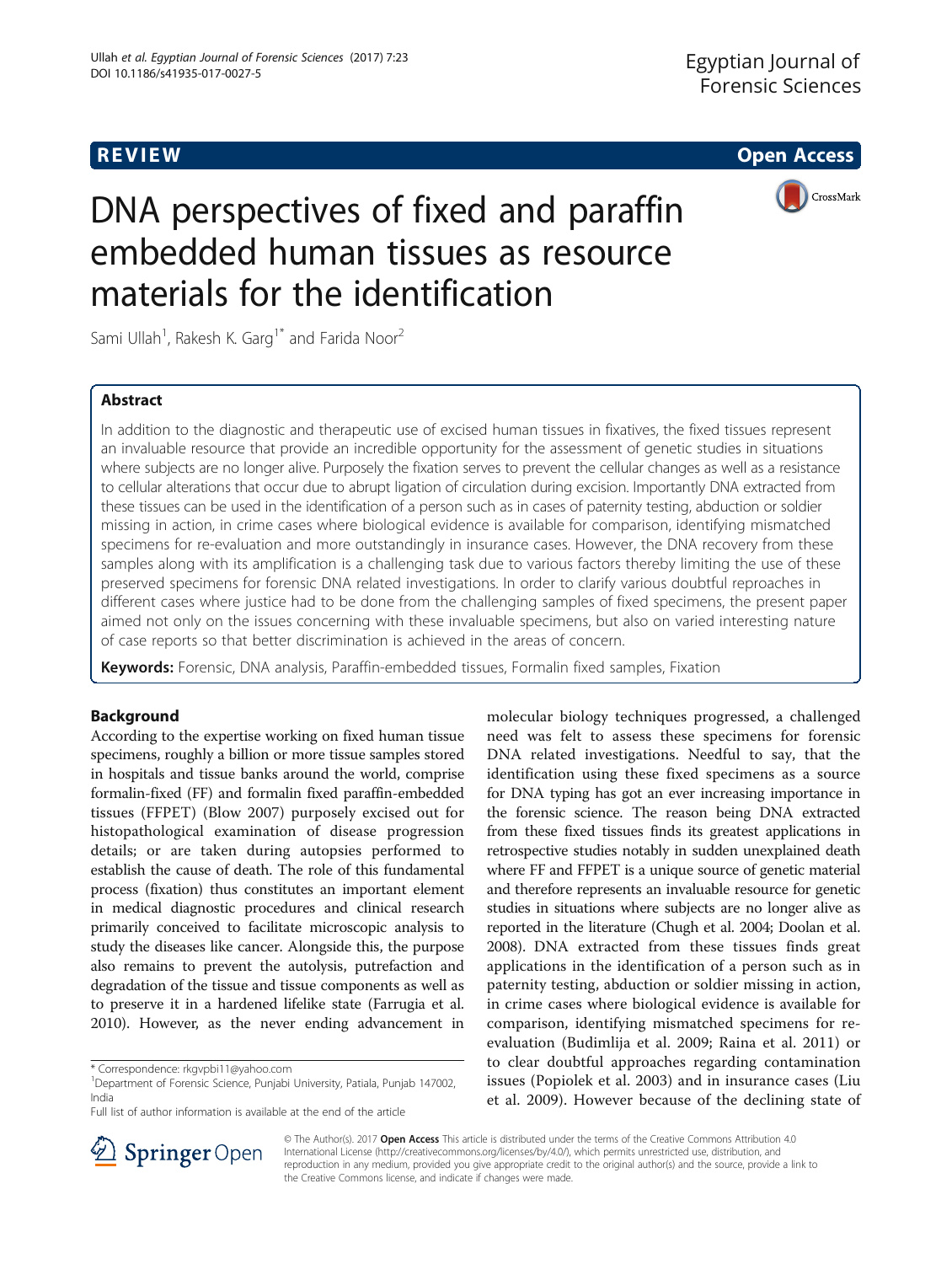these samples and a lack of standardized preservation method, DNA recovery from these samples along with its amplification, is a challenging task due to the apparent nucleic acid degradation by way of aging of the specimen in the fixative or the pH of the fixative by gradual changes of formaldehyde to formic acid thereby hydrolyzing the DNA and extensive modification that affects both the quality and quantity of DNA (Gilbert et al. [2007;](#page-6-0) Gillio-Tos et al. [2007](#page-6-0); Huijsmans et al. [2010\)](#page-6-0). It has also been shown that formation of methylene bridges between the amino groups of purine and pyrimidine bases as well as between these nucleotide bases and histones is induced by formalin. Furthermore, scission of the phosphodiester backbone of DNA may also occur, resulting in recovery of fragmented low molecular weight DNA (Romero et al. [1997\)](#page-6-0).

As long as high molecular weight DNA is not required like in RFLP approaches, DNA extracted from formalin fixed and paraffin embedded tissues can be made suitable for polymerase chain reaction (PCR) analysis significantly by virtue of its sensitivity of detection (by PCR usage) and an ability to analyze minute samples, provided standardized extraction protocols are strictly followed. However, the success of PCR amplification of genomic DNA from FF and FFPETs may be critically dependent on a variety of factors: including handling of specimens before tissue fixation, type of fixative, fixation time, storage temperature and storage time. Though there is widespread DNA typing acceptance in forensic science field importantly due to its sensitivity of detection (by PCR usage) and an ability to analyze minute samples. Fixed specimens a potential resource for DNA extraction cannot be used as a source of DNA for RFLP approaches where HMW DNA is a pre requisite for successful typing results particularly because of degradation that eventually lead to fragmentation.

Fragmentation of DNA that is probably caused by virtue of low pH and DNA protein cross linkages mostly renders it to a poor performer in downstream applications. Like DNA quantity, degree of fragmentation also varies and is mostly a function of sample preservation method. The extraction of DNA from these degraded sources (fixed specimens) is therefore a challenging research aspect in forensic field. As a matter of fact, when there are only a few template molecules available for PCR, stochastic amplification would occur where the degree of its effect would indirectly be related to the number of template molecules. For the alleles of short tandem repeat (STR) loci that are based on a varied number of tandem repeats, stochastic effects manifest as a substantial imbalance of two alleles at a given heterozygous locus, allelic dropout, and increased stutter. Many strategies are available that address the above mentioned phenomenon to generate a successful DNA profile which are however not considered in this paper and needs to be studied separately.

# Main text

Apart from original purpose of fixed and embedded human tissues for disease progression study, these specimens represent a resource for the identification particularly in cases which demand special considerations. Provided an opportunity for analysis is not lost with an impossibility assessment, the forensic DNA examination of these samples might well help in clarifying doubtful reproaches particularly in cases where these specimens represent last sources for the identification. Due emphasis was laid on the interesting nature of below mentioned case reports so that the findings may accurately safeguard the issues (Banaschak et al. [2000;](#page-6-0) Islam et al. [2013](#page-6-0); Reshef et al. [2011](#page-6-0); Robino et al. [2006](#page-6-0)):

1. A suspicion regarding block exchange, labeling error, or a technical error was raised in a case where in histopathological reports of a patient didn't reveal any tumor residue in the post-surgical tissue block, although all the pre-surgery clinical evidence had diagnosed a high grade breast carcinoma. Hence in order to explain the cause for the negative results so obtained, multiplex short tandem repeat analysis of paraffin block the only evidence of the patient in the laboratory and the patient's fresh blood was undertaken. However multiplex AmpFlSTR analysis capable of amplifying 15 STR loci and amelogenin (for sex determination) was able to amplify only 9 and 8 loci, respectively from two paraffin processed blocks, and the amplification of all the 15 loci in case of blood. The absence of tumor residue in the post-surgical tissue block was therefore attributed/ identified to be a technical retrospective error in the gross examination of the post-surgical tissue as a wrong part (normal) was selected for the histopathological analysis. The DNA fingerprinting thus helped in justifying the therapy given to the patient along with no evidence of sample swapping or a labeling error.

In this case the random matching probability of the sample where all loci were amplified was calculated to be 1 in 5.19E15, 8.83E13, and 1.52E14 in Caucasian population, Asian population and East Indian populations, respectively. The values were sufficiently high to distinguish the individuals. In case of sample where 9 loci, were amplified the values were 1 in 1.57E6, 4.43E4, and 1.36E5 for Caucasian population, Asian population, and East Indian populations, respectively. Similarly 2.56E6, 1.89E6, and 1.27E6 were the random matching probability values for the sample where 8 loci were amplified for Caucasian population, Asian population, and East Indian population, respectively. Due to remarkable DNA damage in both the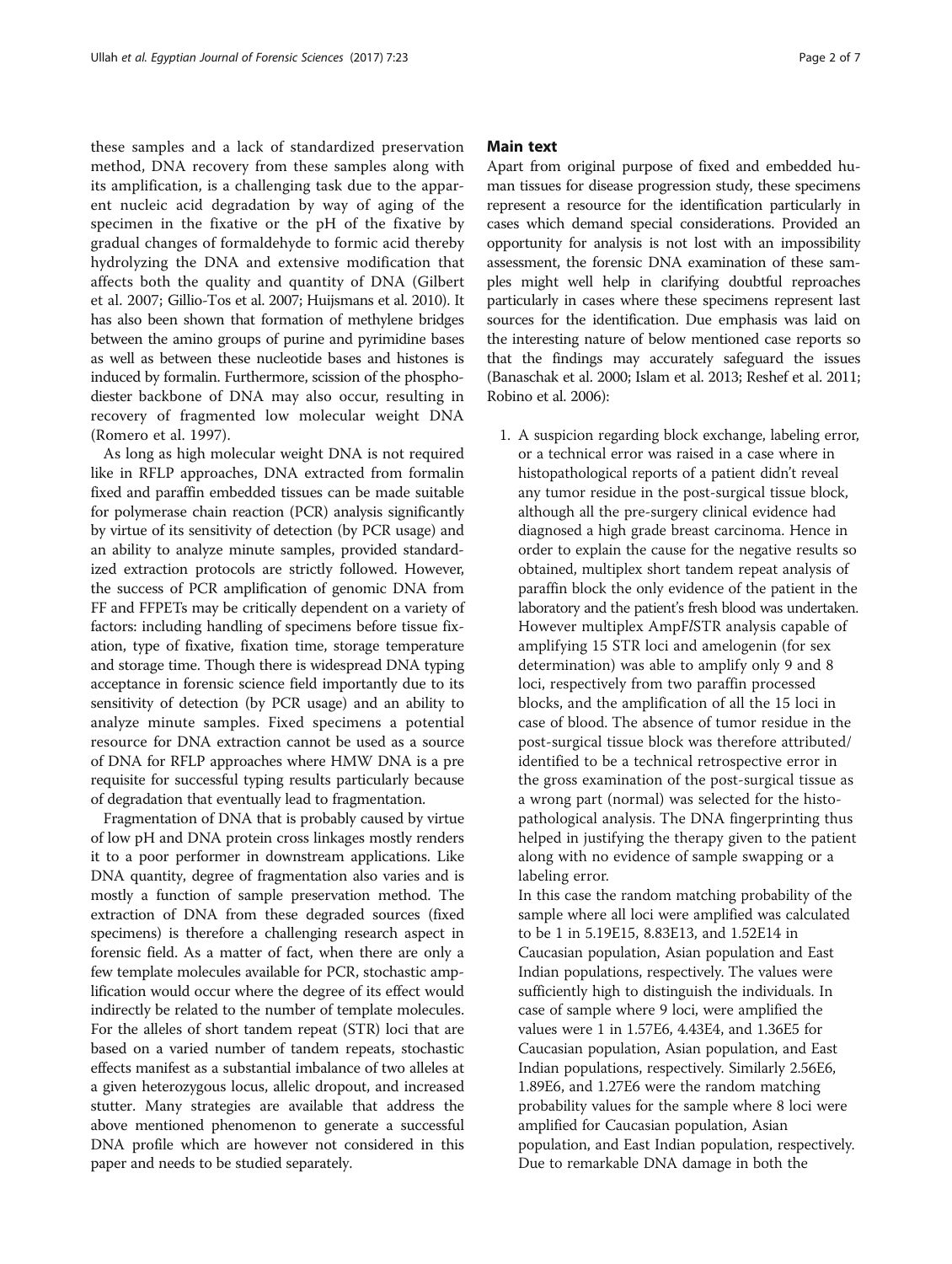paraffin blocks partial DNA profiles were obtained. However a critical evaluation of 8–9 loci was sufficient for the conformational results (Raina et al. [2011](#page-6-0)).

2. A histological section of a patient with no clinical evidence of malignancy showed a tiny fragment of high-grade carcinoma that made the patient doubtful whether it was truly what has been shown in the report or simply an issue of contamination. To clear the suspicion and to trace the contaminant to its source where its presence was felt in 3 consecutive histologic sections and in the paraffin block of the patient, comparative STR analysis to paraffin-extracted tissue samples obtained from the polyp, the suspected contaminant, the patient's additional cervical biopsy specimen, and the putative source of contamination was performed. The results without a reasonable doubt confirmed contamination with the detection of its origin in a tumor processed earlier.

Due to the extremely small and compromised complex nature of tissue by fixation and embedding, allelic dropout (false homozygosity) was seen in the amplification of few target loci probably by virtue of stochastic fluctuations of the target DNA. However, statistical interpretation of the amplified loci was sufficient to attach a match with a probability of 1 in approximately 13.8 trillion blacks, 1.06 trillion Caucasians, 788 billion Hispanics, and 655 million Asians, thereby tracing the origin of the oncogenic fragment to only one same person leaving the patient free from additional treatment burden (Popiolek et al. [2003](#page-6-0)).

3. A businessman died due to stomach cancer and was subsequently cremated. To be an heir at law, so that legacy and continuity in business could be claimed, the dead man's son was asked to prove his parenthood because of discrepancy of name in his overseas ID card and mainland ID card. Accordingly the son submitted the gastric cancer tissues (only remains) of his father that were surgically removed and embedded in a paraffin block as source of DNA for paternity testing. After partitioning cancerous tissue from normal adjacent tissue DNA was extracted with QIAamp DNA Blood Mini Kit, the 16 STR loci was amplified by two commercial kits of Sinofiler® (ABI) and Powerplex 16 (Promega), respectively. When STRs profile of normal tissue was compared with the STR of son's blood sample, a final conclusion was drawn that the donor of the paraffin embedded tissues is the biological father of the son with a paternity index of 206,438.36 and hence decisive results were obtained from fixed tissues which otherwise would not have been possible (Liu et al. [2009\)](#page-6-0).

- 4. In cases where interchanging of tissue samples is suspected, the consequences are always followed by a dramatic surprise of a patient. Due to false negative finding results a patient leaves out necessary therapy; whereas false positive findings may subject him to suffer unnecessary operations and chemotherapies. A treating gynecologist along with a pathologist was suspected of incorrect diagnoses and interchanging of tissue samples in breast cancer related cases. To clarify the reproaches the attorney's bureau confiscated histological slides, paraffin blocks and formalin fixed tissues from a privately owned pathological laboratory. Accordingly the confiscated materials were subjected to DNA examinations and compared to reference material of the patients for the proof of interchanging tissue samples. For diagnoses appearing to be surprising for a certain age or for preexisting diseases it becomes important to take into account the possibility of interchanging of tissue samples where its consequences are always dramatic for the patient as said earlier (Banaschak et al. [2000](#page-6-0)).
- 5. It is seen that on many occasions diagnosis and treatment are delayed apparently when multiple biopsies taken from the same patient unfortunately give conflicting results at multiple centers. In two cases of this nature molecular genetic testing of fixed bioptic material was used for mitigating the issue so that specimen identity could be established. A 60 year old man with no apparent signs of malignancy, (as shown by full-body positron-emission tomography/computed tomography scan) was diagnosed for intramucosal esophageal cancer from his bioptic material. A follow up examination revealed only inflammation thereby hampering actual treatment. Hence in order to move ahead with the actual patient care management conformation regarding authenticity of the belongings of tissue had to be determined. DNA fingerprinting of the initial EGD (esophagogastroduodenoscopy) with tissue obtained from the EUS (endoscopic ultrasound) confirmed same source thereby correctly treating the patient for esophageal carcinoma. Another patient diagnosed prior for the malignancy moved to another clinic for the sound opinion for authenticating the actual treatment because neither EUS nor computed tomography/positron-emission tomography had illustrated the evidences of malignancy. Again in order to address the conflicting nature of the results of different specimens of the same patient, DNA fingerprinting performed on all the previous fixed tissues and a new bioptic tissue, confirmed specimen belongings to the same source (patient) with carcinoma findings (Islam et al. [2013](#page-6-0)).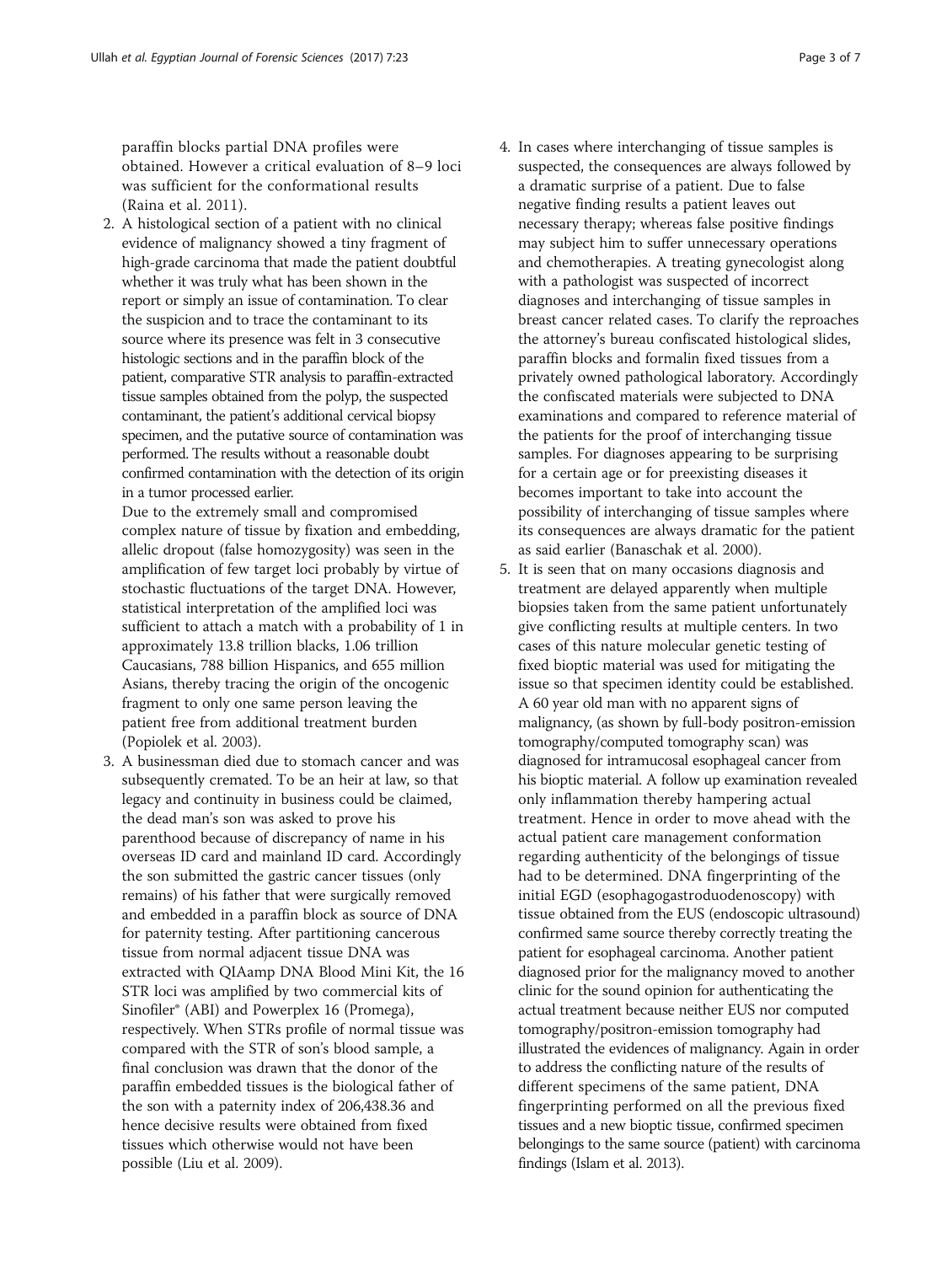6. Unwanted pregnancies arise as a result of sexual assault or rape cases where the foetus is almost aborted. In three separate cases of this nature, where the seriousness of the crime of rape, incest, or statutory rape had to be determined for the final calculation of paternity includes. (1). Conformation of pregnancy in a woman soldier by an act of rape by a male soldier. DNA profiling of aborted materials from paraffin blocks revealed the suspected male soldier to be a possible father of the foetus where in the paternity index for the suspect was calculated to be 509,768. (2). Authenticity in the allegations of repeated pregnancy by a 14-year-old girl on her stepfather as a result of rape by him. FFPE abortion material of the girl submitted for DNA profiling upon STR analysis revealed the suspect not to be excluded as a possible father of both the fetuses with paternity index of 547,152 side by side exonerating the charges leveled on her boyfriend. (3). Quantum of punishment for alleged rape charges on a father by his 13-year-old daughter that lead into her pregnancy. Repeated samplings of the FFPE gave a mixed foetal, maternal profile as well as a clean foetal profile, thereby authenticating the claim of rape on her father as a possible father of the product of conception, with a paternity index of 10,724 (Reshef et al. [2011\)](#page-6-0).

A little difficulty is experienced in isolating foetal DNA from relatively fresh aborted material or when the appropriate storing conditions of the material are facilitated. Abortion material, as a matter of fact usually consists of the placenta- which in turn is made up of two parts, maternal section and the foetal section. Since both parts of the placenta appear as a single unit, repeated sampling of the material may be important for obtaining a foetal profile. However a collaborative awareness between a forensic man and a pathologist is needed for the preparation and marking of CVS (chorionic villi samples) areas that only originate from the foetus a source that in most cases yield a 'clean' or 'near clean' foetal DNA profile without maternal DNA contamination. Despite the fact of hinderance by the concurrent presence of abundant maternal tissue in chorionic villi of abortion material is, as preferential amplification of excess maternal DNA often prevents detection of fetal genotypes (Reshef et al. [2011](#page-6-0)).

7. A spindle-shaped blood clot on histological examination of an apparently 21 year old woman with severe physical and mental disabilities revealed a small number of fibrotic chorionic villi surrounded by maternal decidua, blood, and necrosis which immediately raised the suspicion of sexual abuse. In order to identify the father of the product of conception, laser micro-dissected

chorionic villi sections separated from archival formalin-fixed paraffin embedded abortion material were subjected to DNA testing. The victim's male relatives (father, brother, paternal grandfather, and maternal grandfather) samples on DNA analysis were excluded due to multiple allelic incompatibilities while her brother whose genotypes were included at each locus suggested the obligate paternal allele of the product of conception with the confirmation of sister–brother incest having a probability of paternity >99.99999%. However selective cell recovery by way of laser microdisection gravity force recovery (LMDGFR), as evidenced from this research, enabled the amplification of fetal genotypes, which was otherwise masked by the overwhelming presence of maternal DNA in the sample. DNA isolated from nearly 50 microdissected fetal cells possibly generated a reproducible multilocus profile of 15 STR markers for subsequent paternity testing (Robino et al. [2006](#page-6-0)).

### Investigative information for the consideration

1.1 Alongside the polymorphism virtue use of Short tandem repeat (STR) analysis in forensic identification efforts, it can also be used to detect alterations in diseased tissues. Variations in genetic phenotypes cause allelic changes in the form of expansion/contraction of an allele or simply microsatellite instability (MSI) and loss of heterozygosity (LOH- a permanent characteristic feature of cancerous tissues, which make the analysis of cancerous tissues for DNA related forensic identification purposes complicated (DiPerte et al. [2009\)](#page-6-0). So it must be borne in mind that while dealing with DNA extracted from fixed human tissues, a careful caution should always be exercised because of gene alteration in certain diseases which are characterized by frequent genetic and epigenetic aberrations including chromosomal rearrangements, copy number gains losses and DNA methylation particularly what is seen in cancers (Margiotta et al. [2006;](#page-6-0) Peloso et al. [2003;](#page-6-0) Pikor et al. [2011](#page-6-0); Poetsch et al. [2004;](#page-6-0) Vauhkonen et al. [2004\)](#page-6-0). The same precautions if not corrected would lead to a wrongful STR typing result interpretation in forensic practices where life or liberty of an individual is always at a stake. As it is noticed that negative consequences on the quality of extracted DNA, inevitably and adversely affects downstream analyses such as PCR or next generation sequencing (NGS) nowadays commonly employed (Lin et al. [2014](#page-6-0)). Therefore, prior to DNA extraction, it is necessary to incorporate the indispensable help of a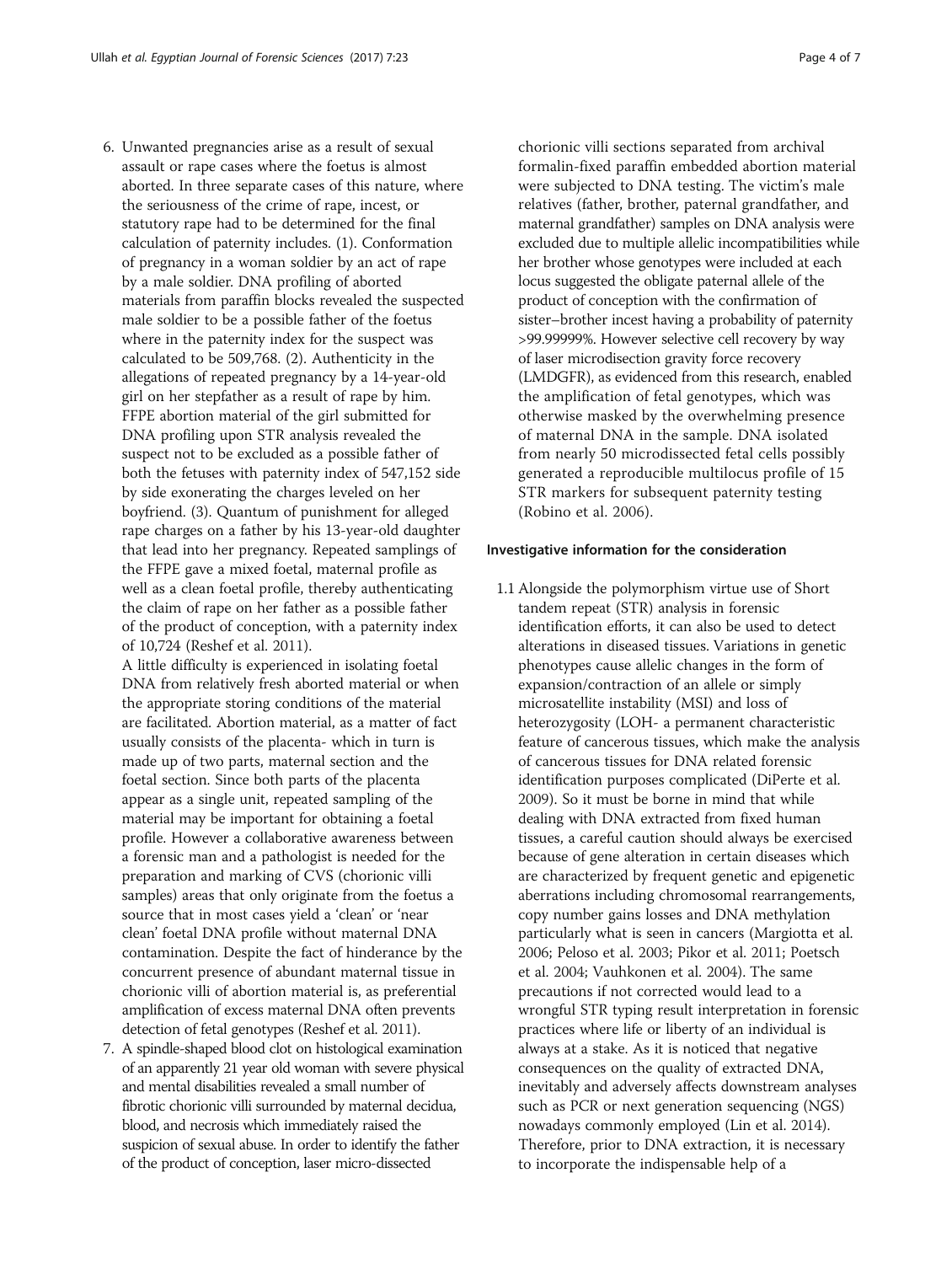pathologist who should first be allowed to examine the tissue for any disease presence, the process would thereby help in checking the allelic imbalance pattern on STR profiles.

1.2 In forensic casework there is often an occurrence of body fluid mixtures from different individuals which doesn't deter the value of DNA typing. However standard DNA extraction and STR-typing, at times difficult to employ can be used for the detection of minor component in a mixed stain where its presence is approximately less than one tenth of the major component (Lygo et al. [1994\)](#page-6-0). The same issues can be addressed by way of differential lysis in mixed traces containing semen or Y-STR-typing in male/female mixtures (Gill et al. [1985;](#page-6-0) Prinz et al. [1997\)](#page-6-0). A recently developed technique of laser microdissection-gravity force recovery (LMDGFR) system enables the analysis of mixed forensic traces, from different contributors by way of morphological discrimination under microscopic controls. For the success of subsequent paternity testing the usage of the technique greatly helped in selective recovery of chorionic villi from archival formalin-fixed, paraffin-embedded abortion material and must always be facilitated.

### Assessment of genetic instability in diseased tissues

Genetic instability either in the form of microsatellite instability (MI) or loss of herozygosity particularly in cancerous samples exercise a great impact on final discrimination results. However, MI can be identified by detection of abnormal alleles at the STR loci compared with the control tissue (healthy). Likewise heterozygote ratio (HR) can be determined by the formula  $HR = A$  low/A high, where [A] is the allelic intensity in relative fluorescence units (RFU).

2.1 STR issue in clinical and forensic research STR loci for forensic investigations are selected for high rates of heterozygosity, high variability in the population, and a lack of correlation with a physical trait. But in contrast STR regions/loci used in clinical analysis are linked to genes that are highly conserved with an unknown amount of variability. So the accuracy of clinical molecular testing for genetic instability could be compromised by DNA contamination if undetected, leading to erroneous determinations of genetic instability. The same could result in improper diagnosis or therapy to a patient. Reference tissues affected by contamination or diseased tissues by their molecular changes cannot be distinguished from genetic instability. Therefore, it is imperative to individualize all archival samples undergoing genetic testing to ensure for their single source, with no issues of tissue mix-ups. It must

always be emphasized that genetic changes in malignant tissue can alter the repeating segments used in the forensic DNA fingerprinting, thus leading to potentially false nonmatches. However, by virtue of mendalian inheritance, each locus is independent from every other locus; the high number of loci used in DNA fingerprinting obviates the same issue.

2.2 Sample mix up issue

The first and the fore most step in suspicion of a mixed profile if any is to evaluate the DNA profile to its entirety. With regard to allelic or genotype assignments at a given locus for the determination of a locus to act as a single source or a mixture, it has been observed that due to some locus specific phenomena like stutter, peak height imbalance, tri-allelic patterns, primer mismatches, and differential amplification, the non-conclusive assignment may thus be permitted. For the determination of a sample being a single source or a mixture (or to conclude the minimum number of contributors), it would be unwise to exclude all other loci and focus only on one locus. It is assumed that a sample originates from more than one individual, when three or more alleles show their presence at one or more loci and or the peak height ratios between a single pair of allelic peaks for one or more loci are below the empirically determined appropriate threshold for heterozygous peak height ratio (Budowle et al. [2009](#page-6-0)).

# Probability calculations

In absence of actual perpetrator or witness to a crime, DNA evidence for criminal investigations has necessarily to be made in light of uncertainty. However in situations of a DNA profile match between a crime scene sample and the suspect, the terminology changes to probability interpretation rather than certainty. In most forensic situations, a demand for clarification arises for the establishment of exact relationship that exists between two individuals. A probability comparison of evidence under two alternative propositions is measured in the face of likelihood ratio (LR) formalism. The LR approach being the standard universally accepted framework for evaluating the probability of a disputed kinship has been recommended by the Paternity Testing Commission of the International Society of Forensic Genetics (ISFG), for calculating the weight of genetic evidence (Butler [2005;](#page-6-0) Gjertson et al. [2007;](#page-6-0) Pinto et al. [2010](#page-6-0); Tamura et al. [2015](#page-6-0)).

# Likelihood ratio (LR) approach in paternity testing

Apart from LR approach, parameters like exclusion probability, probability based on Bayes' theorem etc. are also utilized for parentage testing. The likelihood of one hypothesis is always evaluated relative to another. So in simple terminology LR is the probability of the genetic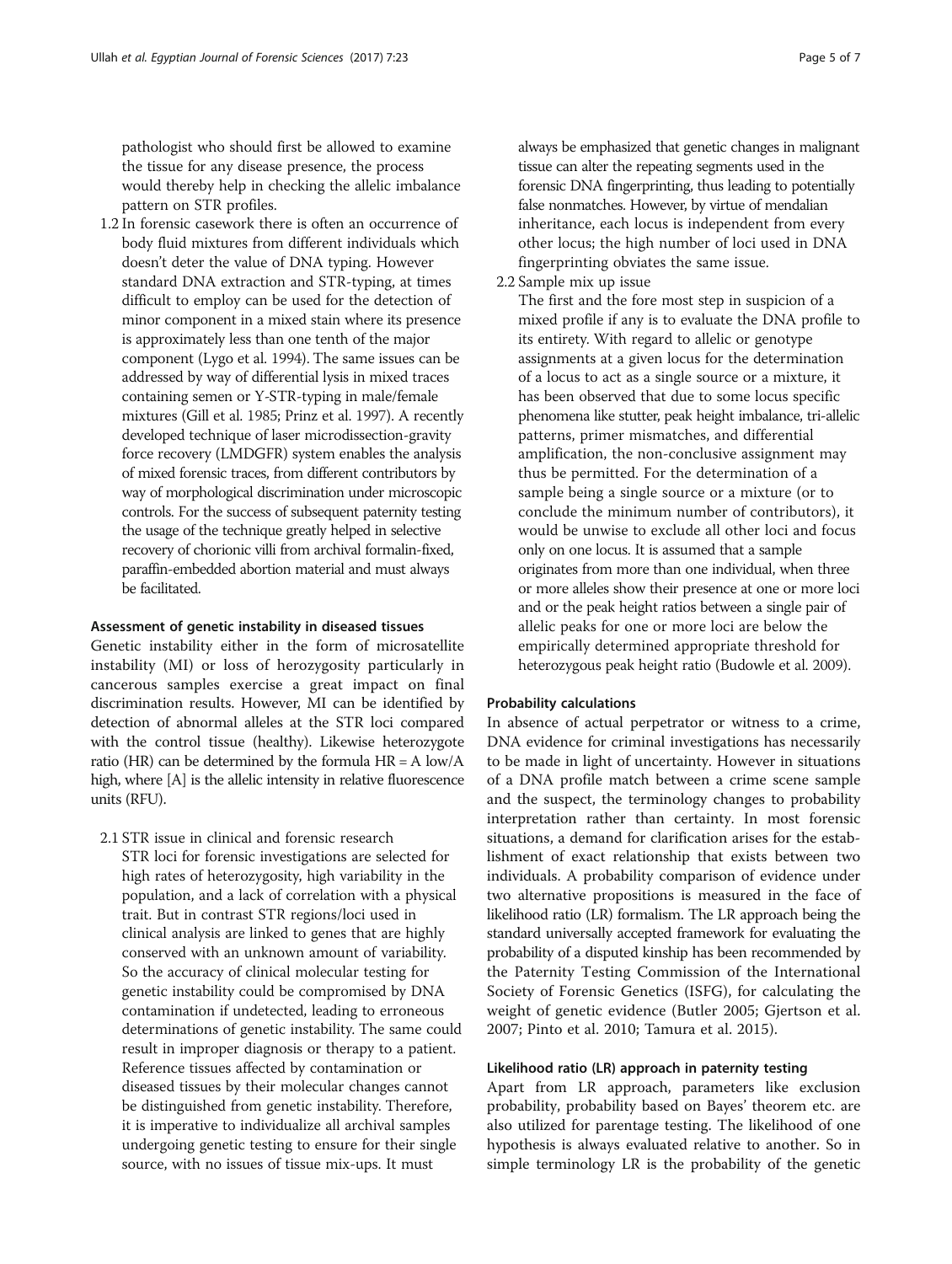observations assuming the kinship is contrasted with the probability of the same observations under the alternative hypothesis of a different degree of relationship (usually its absence) However, LR approach can also be extended to other relationships as well such as full and half siblings. For mutually independent genotypes, the combined LR is obtained by multiplying the individual LR's according to the product rule. Though biostatistical evaluations of paternity are based on a likelihood ratio principle that yield the Paternity index (PI) and is thus a likelihood ratio obtained on the assumption of probability of types/alleles observed in a hypothesized tested man with the probability of types/alleles observed in a hypothesized random man.

Mathematically PI Probability of types or observed alleles in a hypothesized Tested man Probability of types or observed alleles in a hypothesized Random man

For a value to be inferred as Parentage value, recommendations of the ISFG are followed in typical cut offs of 100 or 1000.

# Conclusions

In the conclusion it is imperative to address the issues which have a bearing on the routine analysis. With an alarmingly increase in pathological work, there is unfortunately, lack of well-defined standard pre-analytical processes protocols which limit the use of preserved fixed human tissue specimens for DNA analysis particularly when high amounts of DNA are needed. However, few aspects warrant special care before a DNA profile is examined for final interpretation. With an ever increasing importance of DNA in the identification process, it is desirable that forensic research work should also focus on clinical tissue samples (fixed specimens) as a source for DNA typing. So, that a greater role is played in paternity testing cases and unknown bodies identification cases. It would also aid in resolving issues stemming from pathology mix-ups and contaminations. A caution should be exercised regarding genetic changes in malignant tissue that can alter the repeating segments used in the forensic DNA fingerprinting, thus leading to potentially false nonmatches. However, by virtue of Mendalian inheritance, each locus is independent of other locus; the high number of loci used in DNA fingerprinting obviates the same issue because the certainty of identity with one locus is less than 0.01, and is  $1.0 \times 10^{-15}$  for 12 or more loci making STR a very effective method for the identification. The same objective may be achieved if DNA extraction techniques are optimized overcoming the common obstacles inherent to the sample, that include limited/low quantities of DNA, old and degraded DNA and substrate inhibitors usually collected with the fixed sample. The optimization at least will allow the recovery of good quality DNA without

introducing any chemicals or reagents that may have deleterious effect on the downstream analytical procedures, where more loci are amplified for better discrimination.

Another noteworthy point that warrants special consideration is an alarmingly increase in the number of rape cases in the country, where in majority of cases, paternity has to be ascertained for fair judgment. It is thus essential that forensic labs should be equipped with experts specialized in histological procedures to carry out the separation procedure in order to mark CVS (chorionic villi sample) areas so that uncontaminated foetal profile is obtained.

Simultaneously with an alarmingly increase in pathological work, and a lack of well-defined standard pre-analytical processes protocols, the issues of tissue contamination, sample mix up/interchanging, absence of correct tissue part, and the presence of extraneous tissue in paraffin blocks have got well recognition in pathology departments. The conflicting results so observed on follow-ups, is a matter of great concern for both the physician and the patient in their forward management. Unfortunately the patient at times has to bear the whole brunt for the consequences appearing to be dramatic. It is required that while working with preserved formalin fixed and formalin fixed, paraffin embedded tumor tissue specimens, a careful interpretation of microsatellite instability (MSI) and loss of heterozygosity (LOH) should be thoroughly made. The best strategy is to take the help of a pathologist who by his/her knowledge makes a partition/ separation between cancerous tissues and adjacent normal tissues from each other after microscopic evaluation with H.E. staining. After the procedure, DNA extraction should be followed so that better discrimination is obtained and proper reporting could be made in criminal justice system.

#### Acknowledgements

The author is thankful to UGC New Delhi for the financial support provided in the form of BSR fellowship to carry out the research. Sincere gratitude is duly expressed to Dr. Sahar Ibrahim, Lecturer Faculty of Medicine Alexandria University, Egypt for reading and editing this manuscript despite her busy schedule. Special thanks to Prof. Sabhiya Majid and Prof. Ruby Reshi, Heads Department of Biochemistry and Pathology, Govt Medical College Srinagar respectively for their constant support, encouragement and providing lab facilities along with easy access to fixed samples.

#### Funding

University Grants Commission New Delhi India. No: 8957; Dated: 06/08/2013.

#### Availability of data and materials

Data sharing is not applicable to this article as no datasets were generated or analyzed during the current study.

#### Authors' contributions

This study was conceived and designed by SU and RKG. SU and FN acquired the data. Analysis and interpretation of data was completed by SU, FN and RKG. SU drafted the manuscript. RKG provided critical revision. All authors read and approved the final manuscript.

#### Ethics approval and consent to participate

Institutional Ethics Committee (IEC) Punjabi University, Patiala. No: 33; Dated: 21/01/2016.